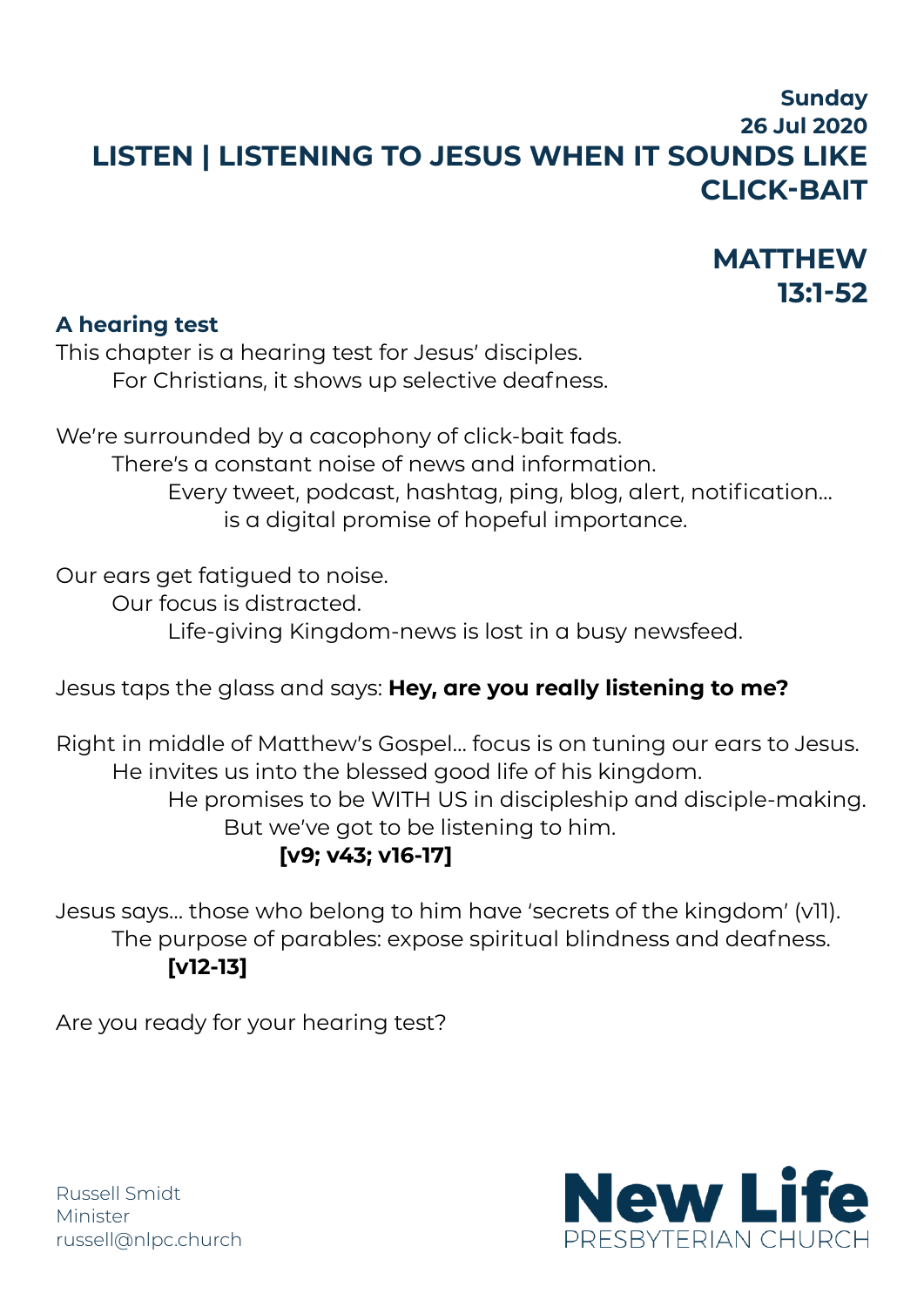#### **The parable of the soils (v1-23)**

The parable of soils is about hearing Jesus' message about his kingdom. There are 4 soil-types - 4 hearing assessment categories:

- Path (v19) = one who doesn't receive is unbeliever.
	- Gospel germinates eternal life in one heart… and in another bounces off like golf ball on concrete.
- Rocky (v20) = one who receives but shallow roots and withers.
	- Unless the truth about Jesus takes deep root in the human heart it will not endure.
	- Thin soil produces thin faith.
- Thorns (v22) = one who receives but distracted and fruitless.
	- Warning: An obsession with money bankrupts faith.
	- A life fertilised with worldliness guarantees crop failure.
- Good soil (v23) = one who receives tuned to Jesus and growing.
	- Those who truly belong to Jesus and his kingdom…
	- listen to him with an undistracted and growing commitment.

Are YOU listening to Jesus? Let's get personal and be honest here: Why are you NOT the path, rocky soil, thorny soil?

2020 is season that'll expose rocky-soil believers who looked like good-soil believer. Wild weather and high tides expose foundations of coastal homes. Long season of disconnection from usual discipleship disciplines will expose our roots.

I'm sensitive to this in myself. It's my pastoral concern for you... New Life. So I'm glad we have Jesus' parable in front of us right now. A early diagnostic hearing test. Not like one in shopping centre selling something you don't need. Offered by master clinician who is most concerned for our souls.

We don't want to get to the other side of a global pandemic…

 then find we're a shallow-soil church… that many of us are in need of special nurture… needing transplant into propagation plot to regrow roots in good soil.

We need to do some root work now.

 We CAN, by tuning our ears to Jesus more… put down deeper roots. It's hard, inconvenient, determination and discipline.

But steady nurture now will be life-saving for us…

individually and as a church community.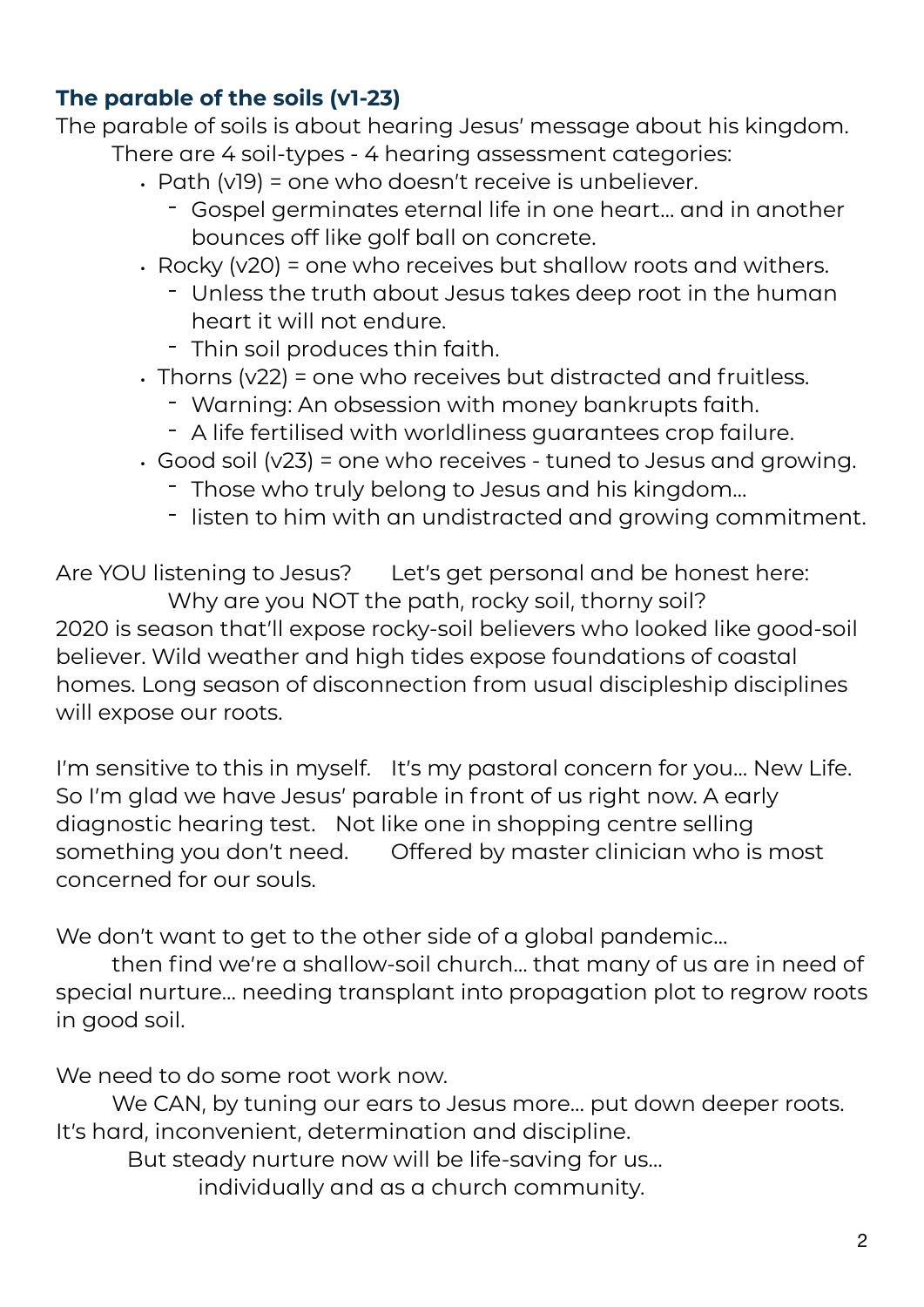Let's do some of this root-growing listening now…

#### **The parable of the weeds (v24-30, 36-43)**

We see in the world around us a mixed crop of belief and unbelief. Jesus expects it.

Warning: we ought not get so comfortable in the paddock we look more like weed than wheat.

There's a definite day when separated.

### **The parable of the mustard seed and yeast (v31-35)**

Vivid picture of Jesus' kingdom.

Encouragement: Great kingdom growth stems from small beginnings. Your outlook on Jesus' kingdom may appear small… but know it has a majestic destiny.

Just how majestic is captured in…

#### **The parable of the hidden treasure and pearl (v44-46)**

Jesus' kingdom ought to be the ONE great treasure in our life… without competition.

Finish by reading with you the parable of the net and storeroom.

### **The parable of the net and storeroom (v47-52)**

This is an uncomfortable parable.

A Christian can only speak about hell with gravity and sorrow.

The reality of hell is more devastating than the picture.

 As uncomfortable as is… no wisdom or love in skirting around it. Eternal judgment is real.

The world is only put right into eternity by removing all that is wrong.

Jesus' message is easily drowned out in a noisy world.

 If you're not Christian-believer you might've tuned out to Jesus… and not REALLY listened to what he says. If you're a Christian-believer you might be in the rocky soil…

and only half-listening to Jesus.

The message of Jesus' kingdom is an invitation… to belong to him. An invitation to be welcomed by him and transformed by him…

 to be brought into the good life of the kingdom. Ears tuned to Jesus grow the roots for a life that thrives steadily into eternity.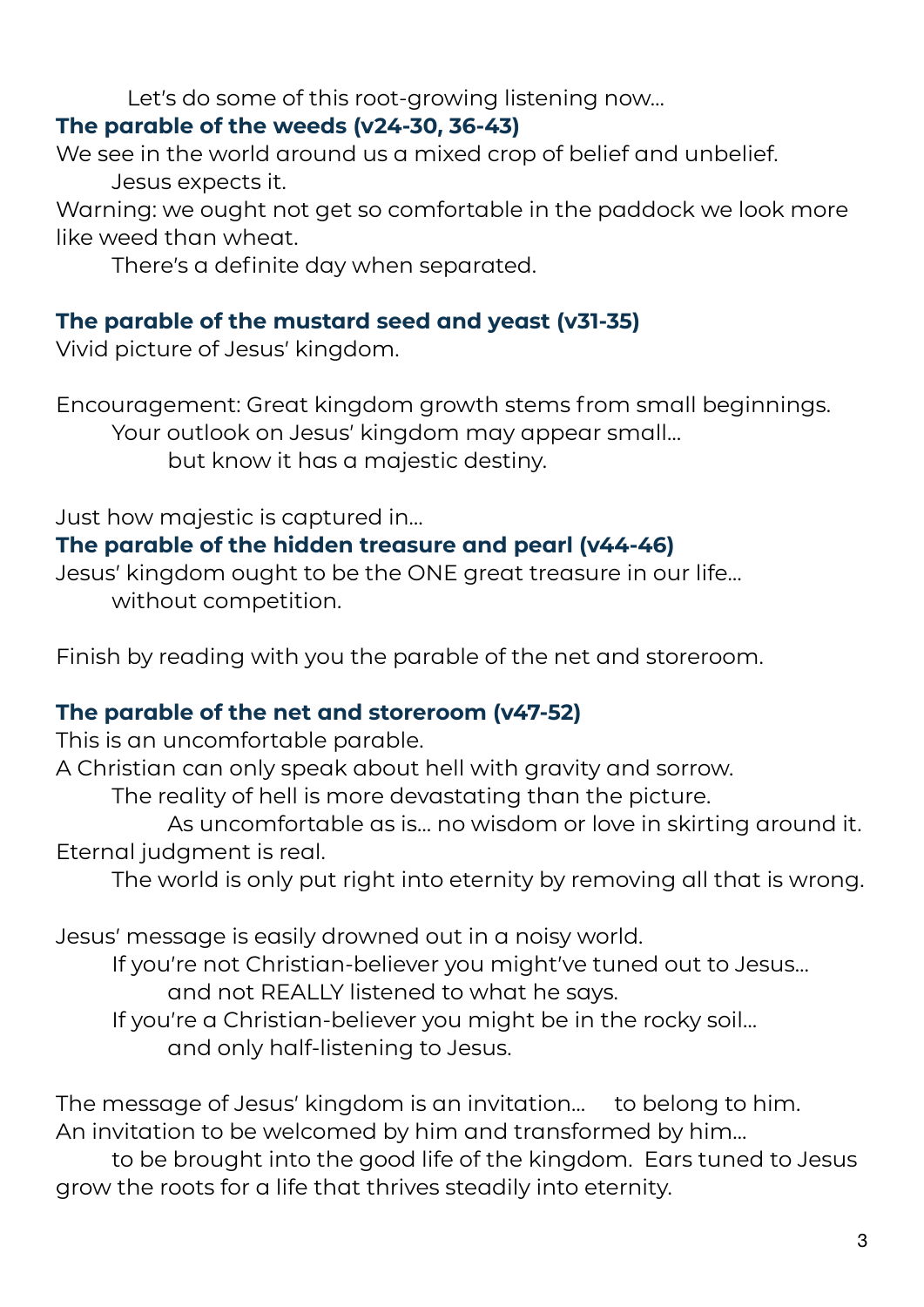

#### **Discussion and reflection questions | gotherefor.com/newlife**

Read Matthew 13:24-30 and 36-43.

- 1. What do each of the following things in the parable represent?
	- the sower
	- the field
	- the good seed
	- the weeds
	- the enemy who sows the seeds
	- the harvest
	- the reapers (i.e. those who harvest)
- 2. From this parable, what should we expect to happen to those who oppose Jesus, both now and in the future?

Read Matthew 13:47-50.

- 3. What does this teach about the end of the age?
- 4. How is this parable similar to the parable of the weeds? How is it different?